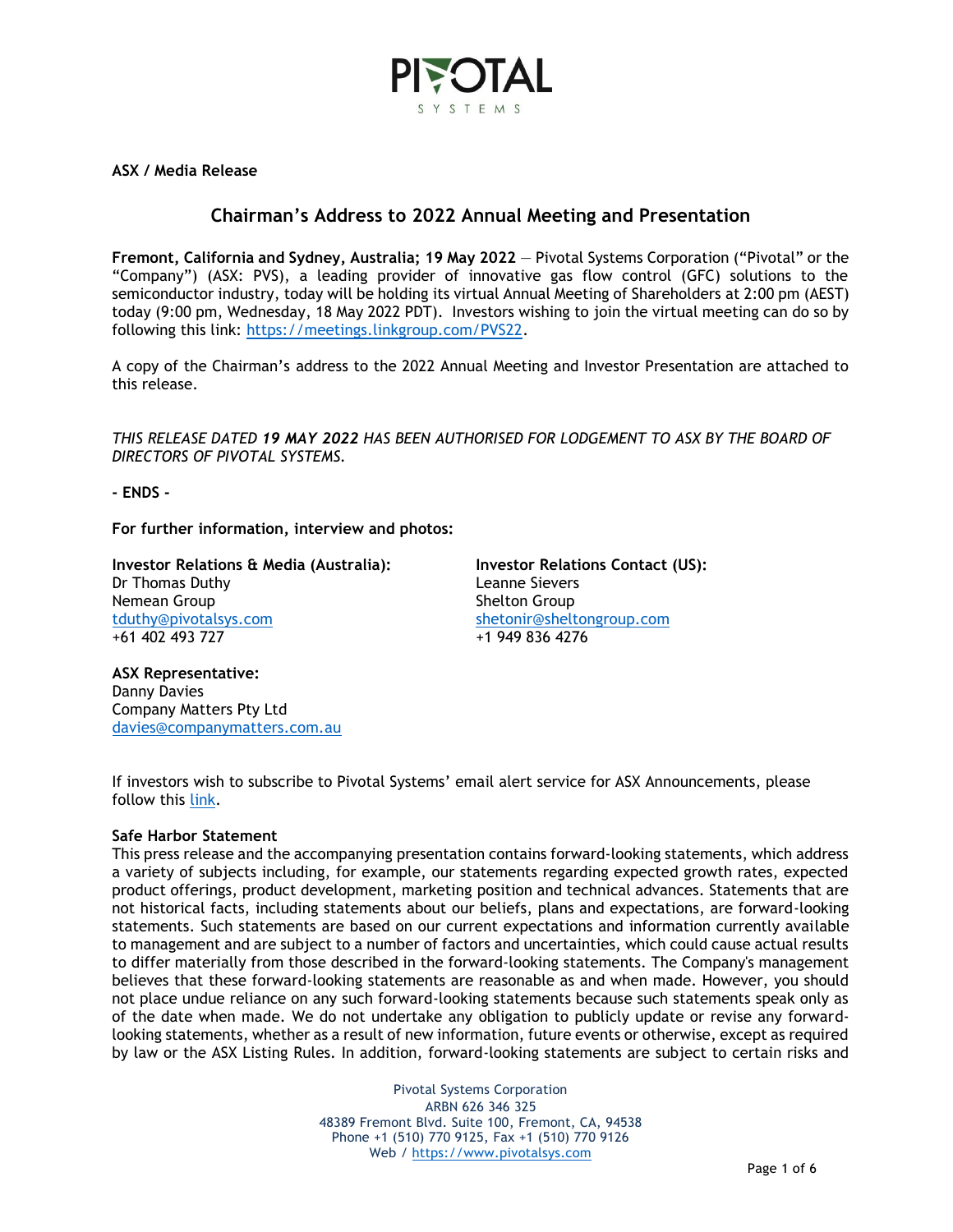

uncertainties that could cause actual results, events and developments to differ materially from our historical experience and our present expectations or projections.

#### **About Pivotal Systems Corporation (ASX: PVS)**

Pivotal Systems Corporation (ARBN 626 346 325), is a company incorporated in Delaware, USA, whose stockholders have limited liability. Pivotal Systems provides the best-in-class gas flow monitoring and control technology platform for the global semiconductor industry. The Company's proprietary hardware and software utilizes advanced machine learning to enable preventative diagnostic capability resulting in an order of magnitude increase in fab productivity and capital efficiency for existing and future technology nodes. For more information on Pivotal Systems Corporation, visit [https://www.pivotalsys.com/.](https://www.pivotalsys.com/)

#### **Notice to U.S. persons: restriction on purchasing CDIs**

Pivotal Systems is incorporated in the State of Delaware and its securities have not been registered under the U.S. Securities Act of 1933 or the laws of any state or other jurisdiction in the United States. Trading of Pivotal Systems' CHESS Depositary Interests ("CDIs") on the Australian Securities Exchange is not subject to the registration requirements of the U.S. Securities Act in reliance on Regulation S under the U.S. Securities Act and a related 'no action' letter issued by the U.S. Securities and Exchange Commission to the ASX in 2000. As a result, the CDIs are "restricted securities" (as defined in Rule 144 under the U.S. Securities Act) and may not be sold or otherwise transferred except in transactions exempt from, or not subject to, the registration requirements of the U.S. Securities Act. For instance, U.S. persons who are qualified institutional buyers ("QIBs", as defined in Rule 144A under the U.S. Securities Act) may purchase CDIs in reliance on the exemption from registration provided by Rule 144A. To enforce the transfer restrictions, the CDIs bear a FOR Financial Product designation on the ASX. This designation restricts CDIs from being purchased by U.S. persons except those who are QIBs. In addition, hedging transactions with regard to the CDIs may only be conducted in compliance with the U.S. Securities Act.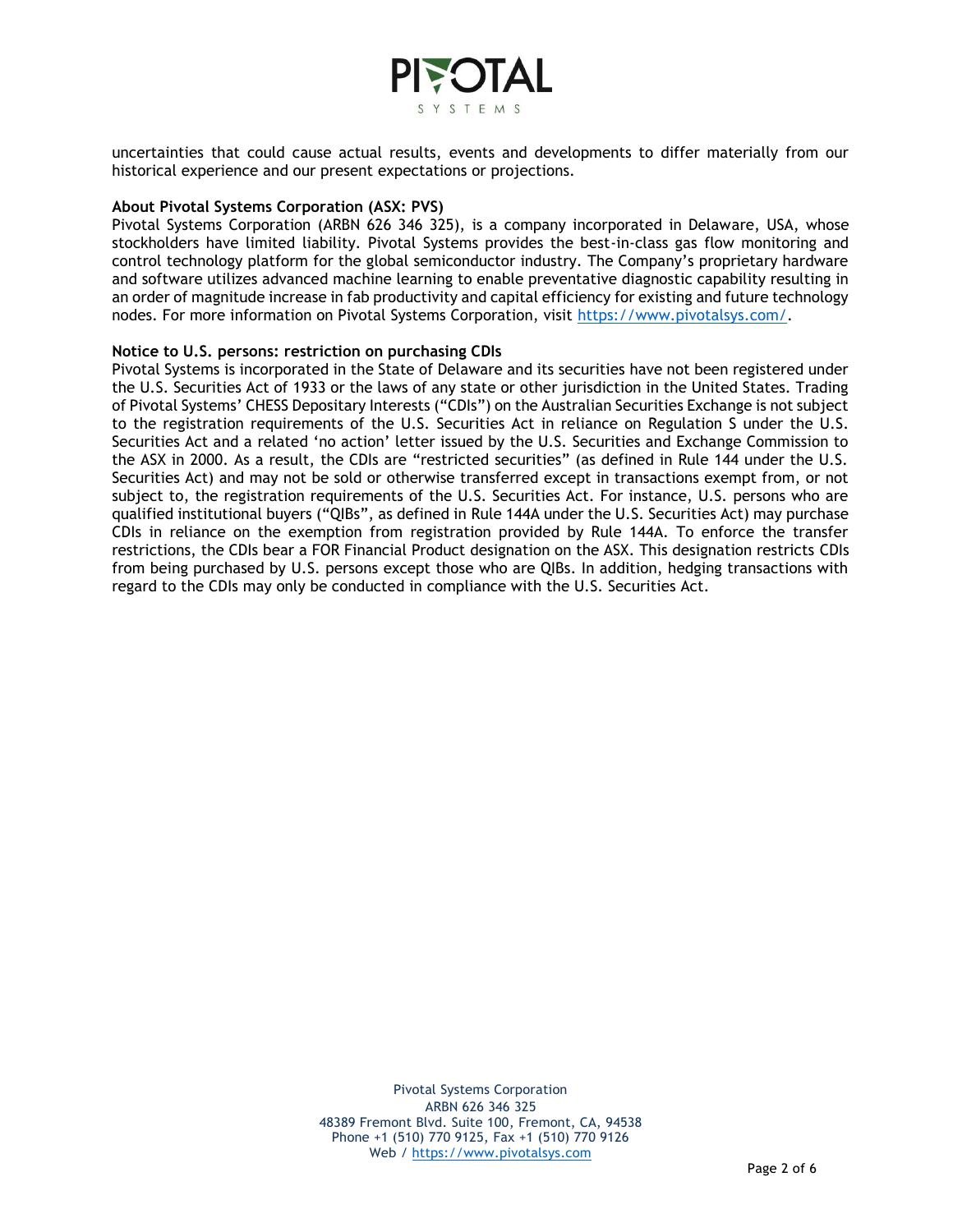

# **Chairman's Address to the 2022 Annual Meeting**

**Fremont, California – 18 May 2022 and Sydney, Australia – 19 May, 2022**

Good evening for our US Investors and good morning for our Australian Investors.

My name is John Hoffman and I am the Executive Chairman and Chief Executive Officer of Pivotal Systems Corporation. On behalf of the Pivotal Board, it is my pleasure to address the shareholders at Pivotal's 2022 Annual Meeting, our fourth as a publicly listed Company on the Australian Securities Exchange.

Today we are very pleased to welcome those of you attending in person here in Sydney and those participating online through our virtual meeting platform provided by our share registrar Link Market Services Limited. We are delighted to be able to come back to Australia to hold this meeting with our loyal shareholders in person.

However, due to ongoing circumstances relating to COVID-19, we are undertaking this Annual Meeting as a hybrid meeting where Security Holders can attend either in person or electronically via webcast and an online voting platform.

It is now 9:00pm in Fremont, California on 18 May and correspondingly 2:00pm in Sydney on 19 May. The Notice of the meeting was duly given and the meeting has been properly convened. We will turn to resolutions later in the meeting. Please note that only shareholders, proxy holders or shareholder company representatives may vote today.

I have been advised that a quorum is present for the matters to be considered at this meeting. I therefore declare this Annual Meeting of shareholders of Pivotal Systems open and welcome each of you to the virtual platform.

Before I proceed with the business of the Meeting, I would like to introduce my fellow Directors who are either in person here today or joining us online. In person, I am delighted to welcome:

- Peter McGregor; Independent Non-Executive Director; and
- Jason Korman; Non-Executive Director

And joining us online we have:

- Ryan Benton; Independent Non-Executive Director;
- Kevin Landis; Non-Executive Director;
- David Michael; Non-Executive Director;
- Dr Joseph Monkowski, our President and Chief Technology Officer, and an Executive Director who will be retiring from the Board of Directors at the conclusion of today's meeting;

Also present today is Mr Kevin Hill, who is the current Pivotal Chief Operating Officer, and from 1 June 2022 will commence as Pivotal's CEO and Executive Director following my retirement as CEO on 31 May 2022.

> Pivotal Systems Corporation ARBN 626 346 325 48389 Fremont Blvd. Suite 100, Fremont, CA, 94538 Phone +1 (510) 770 9125, Fax +1 (510) 770 9126 Web / [https://www.pivotalsys.com](https://www.pivotalsys.com/)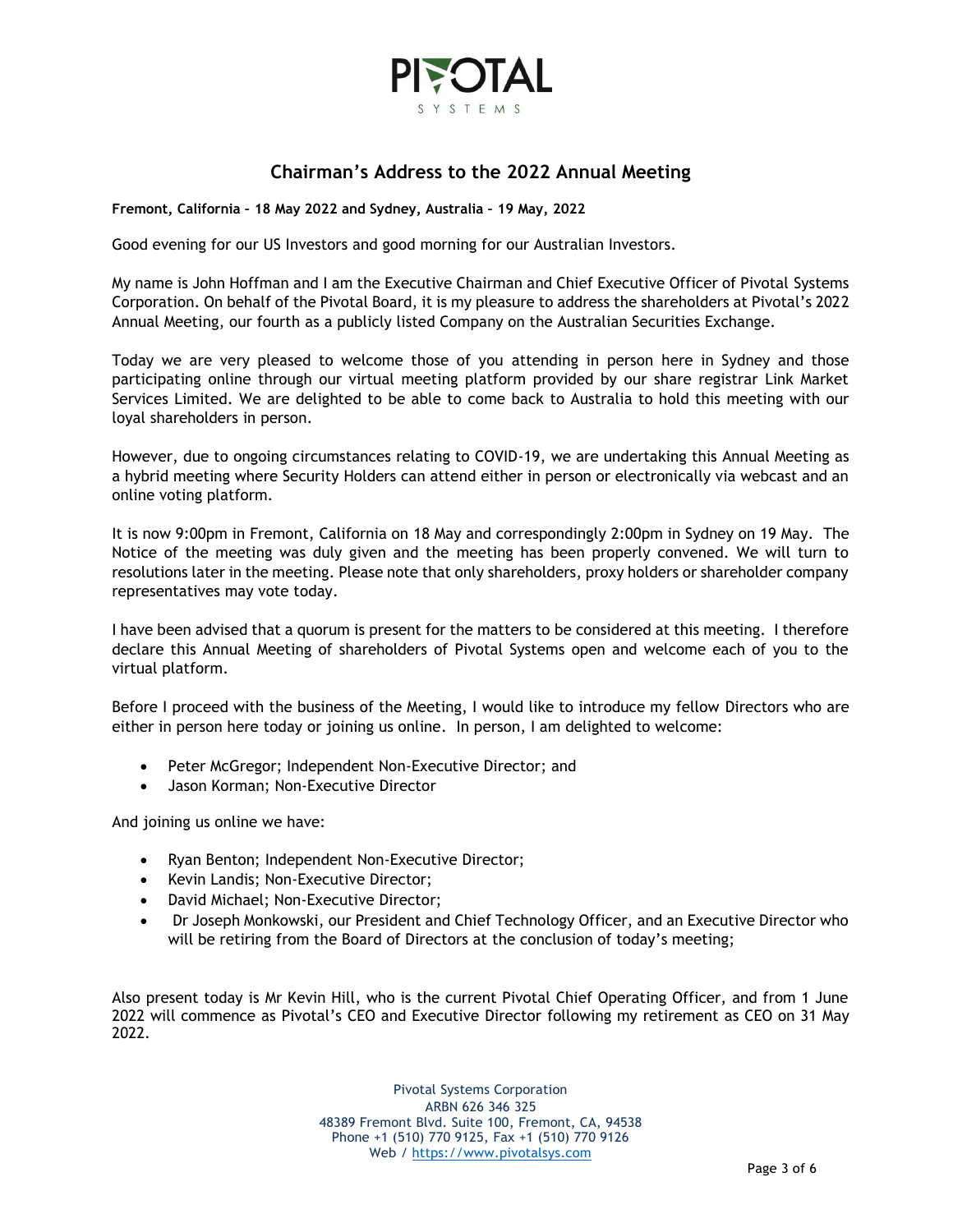

Kevin is a highly qualified executive with over 25 years of global high technology management and leadership experience at Apple, Applied Materials, IBM, Flextronics and Collins Aerospace. Kevin has successfully navigated the Company through a period of strong revenue growth, despite persistent supply chain pressures that have impacted pretty much all of our competitors, while Pivotal has continued to manufacture and meet our customer needs and expectations. Welcome Kevin.

In addition, we have Ron Warrington our Chief Financial Officer in the room today. Welcome Ron. Finally, we have Jeremy Wotton, from the Company's Auditor, BDO USA LLP who is joining us online. Jeremy will be available to answer questions you may have about the conduct of the audit and the auditor's report.

In relation to the procedure for the meeting, I will give a short address as Chairman and will then provide more detailed information on Pivotal's performance for the year and outlook via a slide presentation.

Voting on the resolutions will be conducted by way of poll.

Please note that shareholders will be able to vote online during the AGM and ask questions of Directors, Management and the Company's auditor. However, holders of CDIs will not be able to vote during today's AGM but will be able to ask questions. Please refer to the virtual annual meeting online portal guide or use the help line specified.

Following the voting, general business questions will be taken. Security holders participating online through the virtual meeting website – please click on 'Ask Question' button, type your question and click submit. I encourage Securityholders attending online, and who have questions, to send their questions through as soon as possible. Securityholder questions received prior to the meeting will be addressed during the general business questions.

As Chairman of the Annual Meeting today, I have been appointed as proxy for shareholders entitled to vote on the resolutions today. I will vote, where authorised, all undirected proxies in favour of each resolution.

The result of the polls will be declared and released to the ASX as soon as possible after the conclusion of the business of this Annual Meeting.

Turning now to a brief recap of Pivotal's 2021 Financial Year to 31 December 2021.

The continuing COVID-19 pandemic has shown the resilience of the semiconductor industry and has in fact accelerated the digital transformation of technologies across the globe, which led to increasing demand in 2021. Indeed, the semiconductor equipment sales were forecast to have grown by 44% to approximately US\$88 billion in the 2021 calendar year. Towards the latter end of the year, we saw some supply bottlenecks that hampered equipment manufacturers (OEMs) ability to meet demand from end customers, notably the Integrated Device Manufacturers (IDMs). Pivotal's range of gas flow controllers (GFCs) continue to provide our customers significant benefits in speed and precision versus other competitive offerings and our newer GFCs perform at the leading edge of semiconductor chip manufacturing.

In 2021, Pivotal reaped the benefits of its new contract manufacturer (CM) in Korea and the Company established Transformation Center recorded a full year contribution to Pivotal's operating results. and commenced product shipment of all released Pivotal products. Pivotal was able to maintain all manufacturing activity in China, Korea, and the United States during the reported period. Despite COVID-19 and the emergence of component supply shortages in the second half, we successfully navigated through with our exceptionally talented operations team.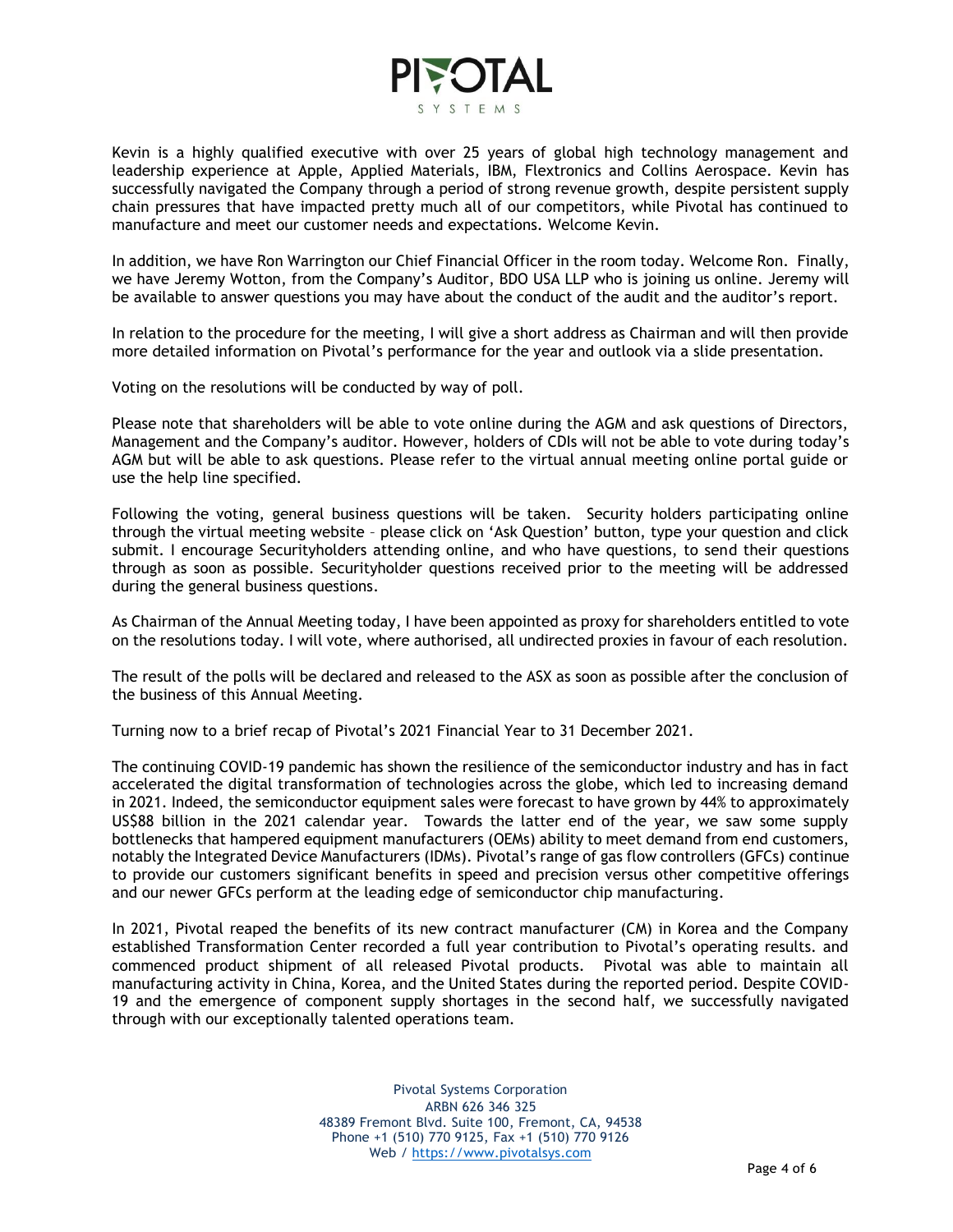

We continued to diversify our customer base within all major regions to include Japan, Europe, Taiwan, China, North America, and Korea.

During the year some of our major customer highlights included:

- o Signed Two Memorandum of Understandings (MOUs) with South 8 Technologies and Forge Nano
- o US\$1 million Non-Recurring Engineering or NRE agreement with a Leading Japanese OEM
- o Establishment of Scientific Advisory Board and Appointment of Professor Stacey Bent
- o Multiple repeat orders for the standard GFC with the market share leader in Atomic Layer Deposition or ALD
- o Standard GFC for etch applications initiated qualification with a leading Japanese OEM.

In FY21, Pivotal commenced a strategic initiative to develop new market opportunities for the Company's leading edge flow technology, based on the continued success and growth of Pivotal GFCs products within the semiconductor industry, the largest of all the market for annual global demand of GFCs. Flow controllers are used in a wide range of industries including semiconductor, oil and gas, clean energy, battery production and pharmaceuticals, along with many others market segments to accurately control the flow rate of gases and liquids.

Recognizing the Company's new market vertical development programs, and continued investment into leading edge ALD and Atomic Layer Etch (ALE) products, which are expected to outpace growth in the overall GFC market by a significant margin, Pivotal established a new Scientific Advisory Board during the year, consisting of internationally recognized experts who will bring depth of experience and leadership to the Company. Pivotal appointed Professor Stacey F. Bent as the founding member of the Advisory Board. Professor Bent has brought considerable scientific insight and expertise in the field of ALD to assist the Company.

The pace of digital transformation brought on by the COVID-19 pandemic and the resultant and seismic increase in demand for semiconductor chips, which positively impacts equipment manufacturers as new fabrication plants are built and tools installed. For Pivotal, we continue to believe in the long term durability of the current up cycle in semi, which will see increased demand for Pivotal's products and services moving forward. When these organic aspects are overlaid with new government spending initiatives which constitute several hundred billion dollars of potential spend in Korea, Japan, the United States and Europe to secure or expand domestic manufacturing capacity, the future looks very bright indeed for our business.

Pivotal is therefore uniquely placed with industry leading technology and products to capitalize on the overall growth in the market in subsequent periods.

From a governance perspective, we were pleased to announce the appointment of Jason Korman to the Pivotal Board of Directors in November 2021. Jason has over 10 years' experience in private equity and investment management across Australia, Singapore and the USA at BGH Capital, Argand Partners and CHAMP Private Equity.

In February 2022, we also announced a restructure of the Board, which as mentioned earlier includes myself stepping down as CEO from 31 May and as Chairman on 31 December 2022, and Kevin Hill assuming the role of CEO and Executive Director, alongside the retirement of Dr Joe Monkowski from the Board. Joe will continue to lead Pivotal's leading-edge engineering and product development team as President and Chief Technology Officer, and I would like to thank him personally for his contribution to the Pivotal Board over many years.